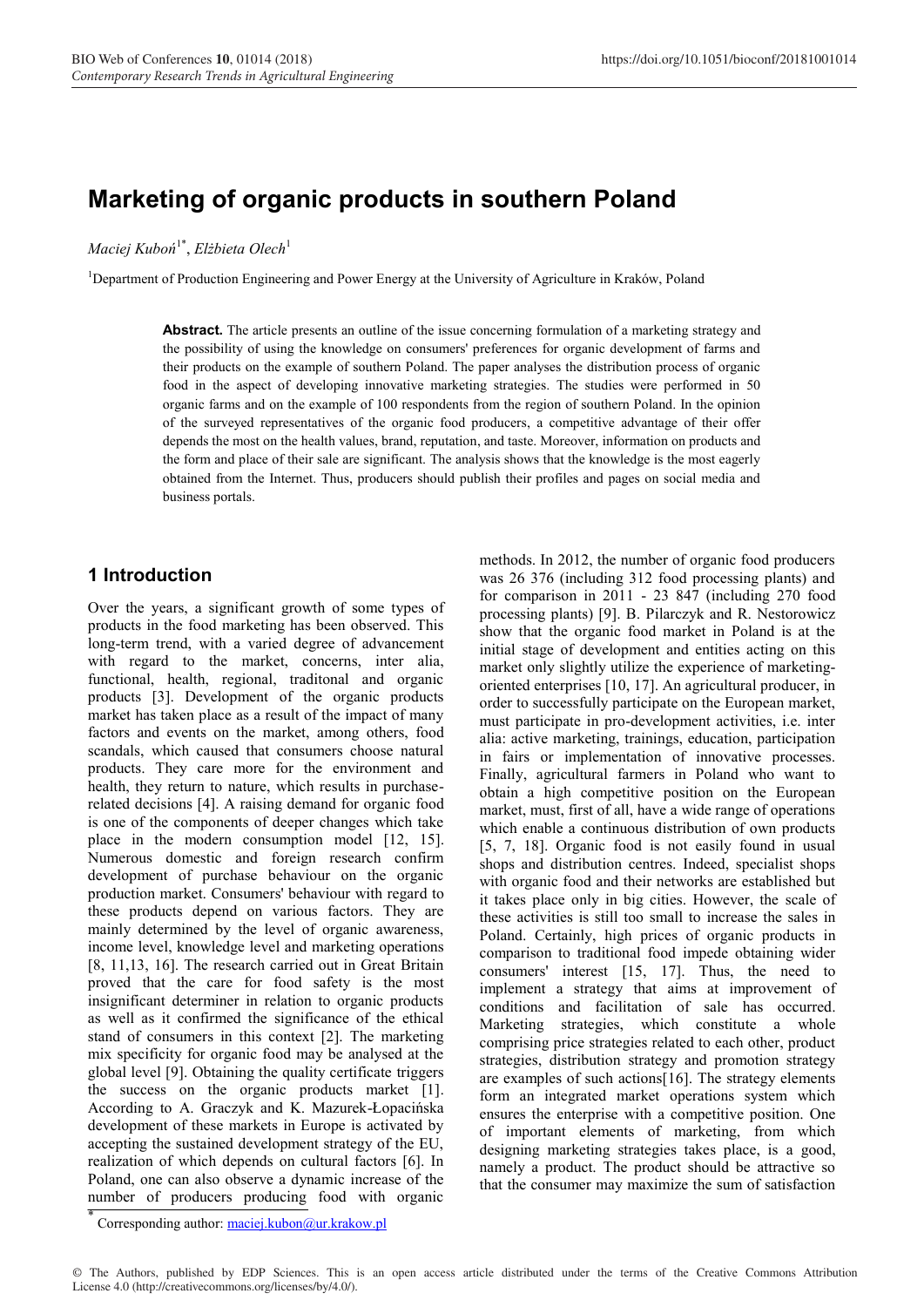and advantages related to owning and consumption[17, 18, 19]. Having a product should thus provide a consumer with a relevant level of satisfaction, profit and credible image on the market for the enterprise. In order to undertake an initiative related to implementation of marketing strategies, the first step is to know the client's preferences concerning the product itself and elements related thereto such as the packaging form, preferred form of sale or the motive behind the selection of a given product.

## **2 Objective, methodology and scope of research**

The objective of the research was to analyse the organic food distribution process through the prism of consumer's preferences towards the process in the south Poland region. Knowledge on them gives a chance to prepare suitable channels and develop a relevant marketing approach. In order to achieve this aim, a guided survey was made for the clients from the selected area and organic food farms were investigated. The investigated population included a mixed sample of 100 people and the number of investigated organic farms was 50. The prepared survey included questions which give the opportunity to collect information related to financial possibilities of families which they may designate for the purchase of organic food, frequency of consumption, properties which influence the selection of the product as well as a preferred form of sold products and packagings for organic food. Knowing this information will enable adjusting the production structure and the product itself to specific consumer's requirements and thus improvement of distribution channels and broadening the knowledge within this range in order to develop a relevant marketing strategy. The collected information was obtained on the basis of a guided survey carried out with a farm owner and randomly selected group of responders. The collected data allowed determination of the production size and structure of sale of organic products and clients' preferences at the purchase of organic products. The global production value was assumed as a sum of plant production, animal production produced in the production process and sold services and the commodity production value as a sum of agricultural production sold by a farm.

### **3 Characteristics of the investigated population**

All respondents knew the concept of organic food. Majority wants these products to be more available on the market. From among the surveyed persons, 54% were women and 46% were men. The most numerous age group consisted of people within the age of 26-35

i.e., 33% of the respondents. People above 45 were the most numerous group - 11%. With regard to the financial situation of the households, the questioned respondents were divided into two groups. The first one (58% of respondents) admits that their financial situation is average namely the monthly gross income does not exceed PLN 3 thousand, while 42% declares that it is good, i.e., income per a family exceeds PLN 3 thousand. With regard to education, the biggest group of respondents included people with secondary school education - 52% and above 70% of respondents are people who are employed and have children.

# **4. Research results**

A fast civilization progress and social requirements cause the necessity of extending the economic growth and satisfaction of people's needs. Furthermore, eating habits of citizens of particular countries as well as the food consumption structure depend mainly on the environmental conditions, which take place in the place of residence, tradition and the degree of economic development of the country and related financial resources of the society.

Analysis of the global markets shows that presently the organic food market is one of the most developing food markets in the European Union. This food more and more often becomes a substitute of the traditional food. For several years, the increase in the number of organic food shops can be observed. The Internet has become the most frequently chosen form of organic food purchasing. Following the example of other countries, it is necessary to develop detailed characteristics of the organic food buyer. It aims at providing entrepreneurs with this knowledge, so that they can precisely adjust their products to consumer's expectations. This characteristic should present specific consumers' preferences including organic production so that, recommendations, which will concern the possibilities of use and extending an offer on the market should be prepared. It should result in the increase of competitiveness and sale of organic products.

When mentioning competitiveness it should be emphasised that nowadays, it is strongly developed and depends on the consumers' changing needs and requirements. Proper adjustment of the market assortment to consumers' requirements may ensure demand on products as well as the increase of the enterprise competitiveness.

Organic farms in Małopolska region feature high distribution of the agrarian structure as well as production structure. It can be translated into the production scale and that on the size of commodity production which basically influences the farm income amount. Table 1 presents a unit value of organic production divided into production divisions.

**Table 1.** Unit value of organic production divided into production divisions.

| Farm  | Parameter | <b>Production</b> |                  |        |           |        |           |  |
|-------|-----------|-------------------|------------------|--------|-----------|--------|-----------|--|
|       |           | Plant             |                  | Animal |           | Total  |           |  |
| group |           | Global            | <b>Commodity</b> | Global | Commoditv | Global | Commodity |  |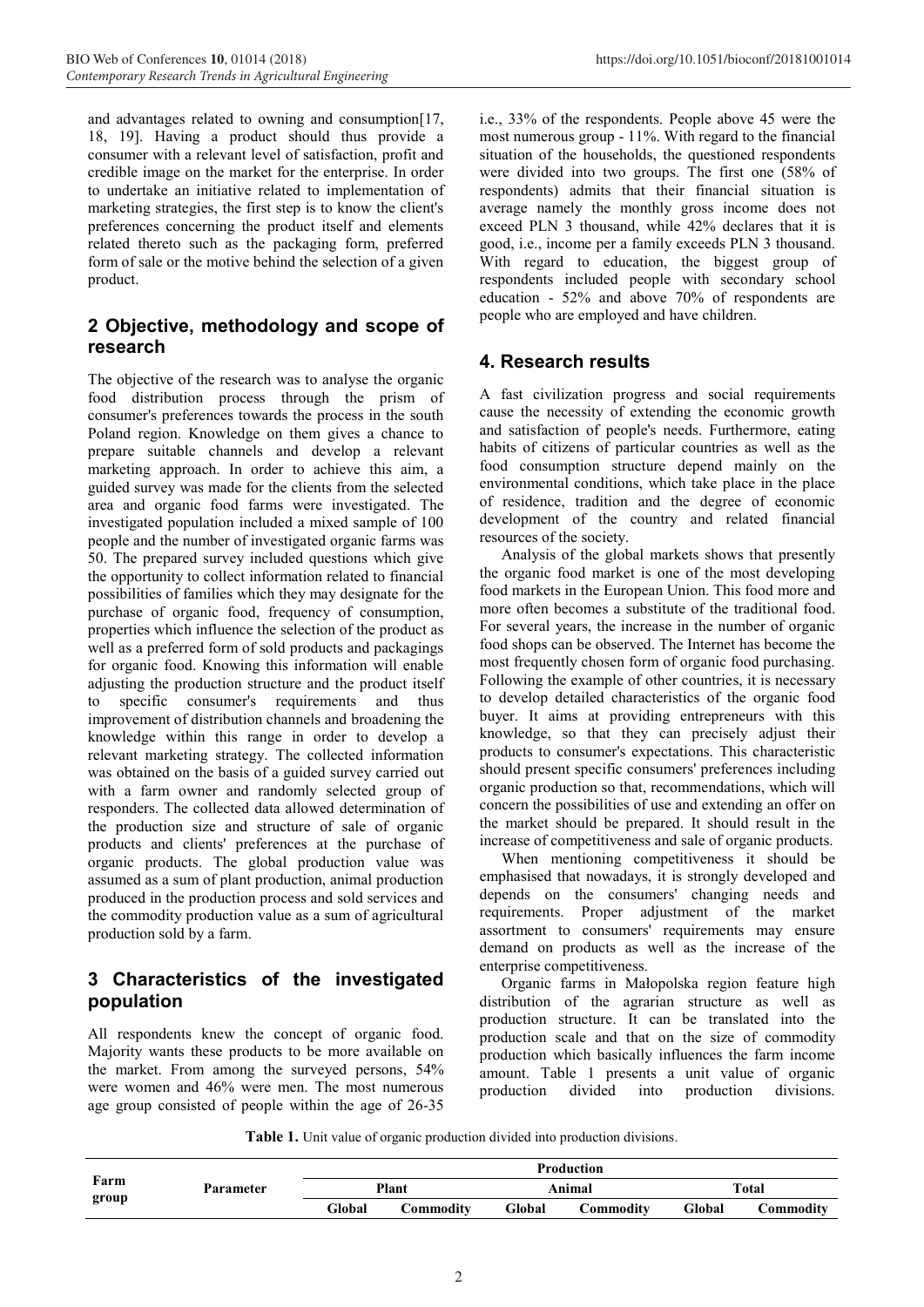|                    |                       | $PLN·ha-1$ | $\frac{0}{0}$            | $PLN·ha-1$ | $\frac{0}{0}$            | $PLN·ha-1$ | $\frac{0}{0}$ |
|--------------------|-----------------------|------------|--------------------------|------------|--------------------------|------------|---------------|
| Total              | average               | 5008.4     | 78.3                     | 2626.9     | 79.5                     | 7635.3     | 78.7          |
|                    | standard              | 6962.2     |                          | 3027.2     | $\overline{\phantom{a}}$ | 6908.6     | ٠             |
|                    | deviation             |            |                          |            |                          |            |               |
| up to 5 ha         | average               | 7526.6     | 85.4                     | 2110.4     | 72.9                     | 9636.8     | 82.7          |
|                    | standard              | 8486.5     |                          | 2067.4     | $\overline{\phantom{0}}$ | 8811.2     |               |
|                    | deviation             |            |                          |            |                          |            |               |
| $5.01 - 10.00$ ha  | average               | 3856.7     | 64.6                     | 3108.3     | 81.2                     | 6965.0     | 72.0          |
|                    | standard              | 3498.5     |                          | 4176.8     | $\overline{\phantom{a}}$ | 4959.5     | -             |
|                    | deviation             |            |                          |            |                          |            |               |
| $10.01 - 20.00$ ha | average               | 7497.3     | 91.7                     | 1503.2     | 79.5                     | 9000.5     | 89.6          |
|                    | standard              | 10043.1    |                          | 2108.4     | $\overline{\phantom{a}}$ | 9231.5     | ٠             |
|                    | deviation             |            |                          |            |                          |            |               |
| area 20.00 ha      | average               | 1425.0     | 20.8                     | 3640.6     | 83.2                     | 5065.6     | 64.1          |
|                    | standard<br>deviation | 1060.1     | $\overline{\phantom{0}}$ | 1919.8     | $\blacksquare$           | 1932.4     | ٠             |

Source: Kuboń, et al. 2014

The total commodity production in the investigated farms was  $6009.73$  PLN·ha<sup>-1</sup>, which constituted at the average 78.7% of the global production. The commodity production in the group of objects from 5-10 ha was at a comparable level. In comparison to these objects, in the group of farms from 10-20 ha the commodity production was higher by 4 and 11% and in the biggest farms (area of 20 ha) - it was lower by almost 15%. Whereas, taking into consideration production departments, it was reported that the animal commodity production (79.5%) slightly prevailed over the plant commodity production (78.3%). The highest participation of animal commodity production occurred in the group of farms with the area of 20 ha - 83.2% and the lowest up to 5 ha - 72.9%

Distribution next to production is one of the most important elements in the logistic chain. Its main task is making the product available in place and time corresponding to the clients' needs and expectations. From the point of view of macroeconomics, distribution means the process and structure of moving goods from producers to target consumers. Thus, it constitutes a selected group of market channels and connections between them. Distribution systems of a particular organization structure and equipped with materialtechnical factors, which exist in economy, create conditions, which constitute the basis for selection of the manner of relocating products from the production zone to the consumption zone. Features of these systems cause that in a short period, they become an external factor for shaping ways of distribution. Decisions related to selection of the sale manner are included in each enterprise to strategic decisions, because they finally influence effectiveness of market activities and achieved economic effects [7].

Producers of organic food products should pay attention more often to the changes of consumers' likings and preferred manners of satisfying food needs, e.g. a demand for the so-called convenient food products, partially or totally ready for consumption and also to the need of manufacturing new products. This, on the other hand requires the use of new technologies, adjusted to the existing legal regulations with regard to the organic farming.

A requiring outlet of agricultural products forces organic food producers to numerous activities which aim at obtaining new and maintaining regular customers. Presently, it is very difficult, because, the present market provides a richer offer of products of foreign origin. Only thorough research of client's needs will create a demand for specific products and will allow loyalty to a known product. It should be also emphasised that consumers' awareness rising every year is reflected in the demand for goods which differ with original recipe, which results from the search of extraordinary composition.

A modern consumer, taking up a decision on the purchase of food, becomes more requiring, thus a relevant price and the standard quality does not suffice. A choice of products with suitable parameters, in particular the most important are: taste and health values, popular brand, production tradition, regional origin, more strict control of the production process, is a basic issue which has become more significant for the potential client.

Taking into consideration the criterion, namely, the form of organic products packaging, respondents preferred to buy loose products, in small packaging or in sealed containers. Women aged 26-35 prefer to buy loose products because of a wider choice of products. They are also interested in a small packaging within 1-2 kilo. A trend among men was similar. Respondents aged 18-25 were interested in the purchase of loose products or with a small weight - up to 2 kilo, and in products in sealed containers because of a longer shelf life of such products. Figure 1 presents preferred forms of organic products.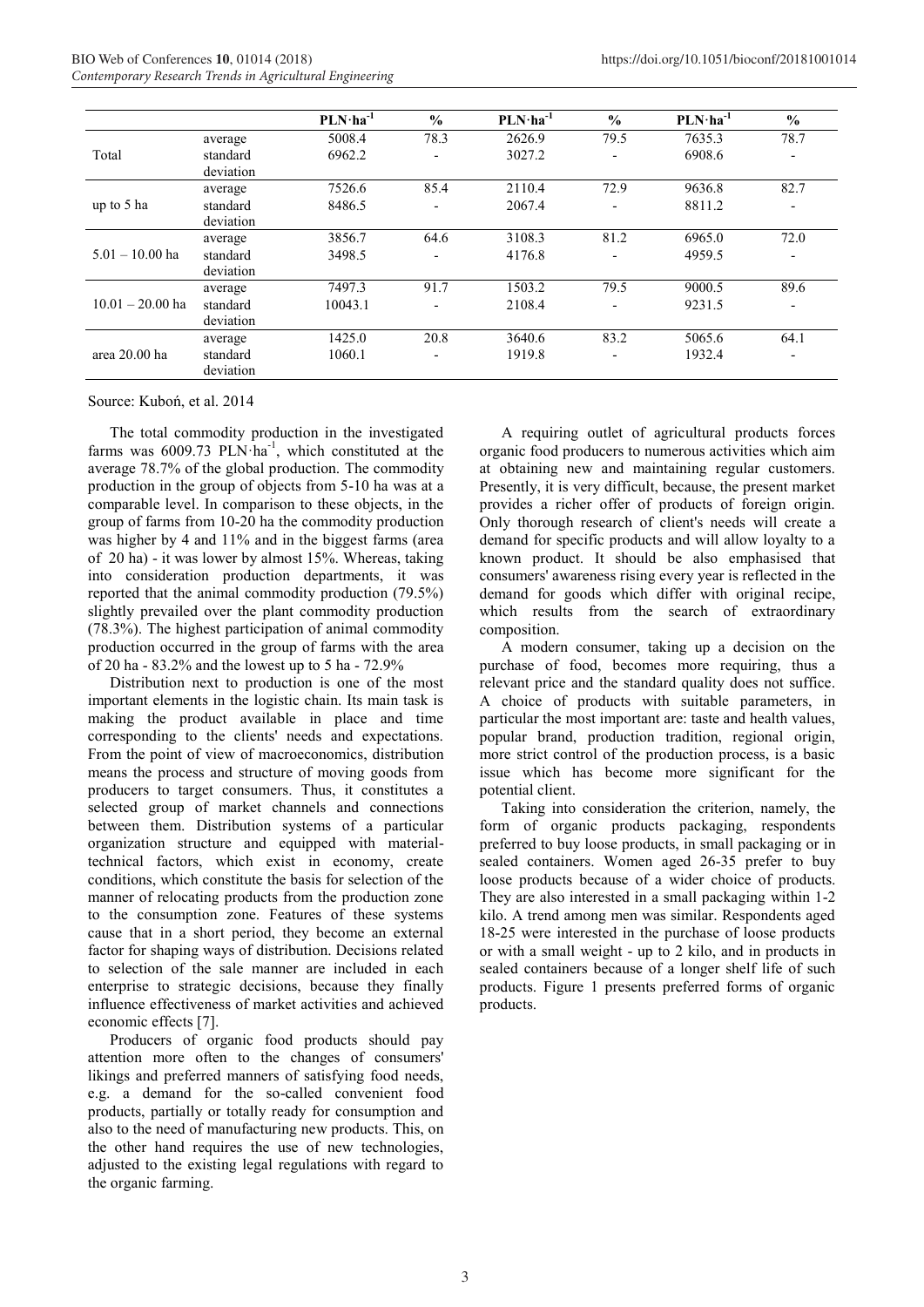

**Fig. 1**. Form of organic products packaging.

In case of the Poland's region it is difficult to talk about an organized sale of organic food products. Direct sale of organic food and sale through specialised channels, which is characteristic for the initial phase of the market development, prevails. Contrary to the Western Europe countries, in Poland, there is a small number of specialist shops (ca. 250) with a small variety of products. An insufficiently developed indirect sell is an additional weakness (number of specialistic warehouses is about 30) [14].

Basic information, significant for producers in order to develop marketing strategies consist of: sources of information on organic products, motive of selection and place of purchase of organic products. Knowing answers to those and other questions, they will be able to prepare a suitable marketing or promotional campaign.

Taking into consideration the age criterion in acquisition of knowledge on organic food, the Internet was prevailing both among women and men. Women within 26-35 years of age and 36-45 prefer searching for information on products in the Internet. Number of these answers exceeded 30%. However, among women information from press and radio is also valuable. The highest number of such answers was given by people aged 18-25 and 36-45. Men in the age of 18-45 ,similarly to women, obtain information on organic food most often in the Internet. Studies proved that this is the main source of obtaining information on organic products.



**Fig. 2**. Sources of knowledge on organic products in relation to age.

Clients' motives for choosing organic food are other significant factors. Women in the age 36-45 mentioned a popular source as the main motives for choosing organic

food, no hazardous substances and low processing of products. More than 30% of respondents provided such answer. While, women aged 18-25 years mentioned known sources and no preservatives and dyes as the main motive of selection of an organic product. For men aged 26-45 it is the most important that organic food was without preservatives and dyes and it was rich in nutrients and processed to a small scale. It is also important that food has high taste values. Men, aged above 46 value such features as: no preservatives and dyes and the fact that it is rich in nutrients.



#### **Fig. 3**. Motives of choice of organic food.

With regard to the place of purchase of organic food, the most often women bought organic food at the healthy food stand of the shop - over 20% of answers in the age group 26-35. In that age group responses indicated that they also make shopping in healthy food shops and directly at a producer. Women do online shopping more rarely than men. A higher variety at a selection of the place of purchase was reported in case of men. The most often they buy at healthy food stands. Men aged 18-25 also often buy directly at a producer as well as in the Internet. Men aged 26-35 and above 46 years value also shopping in healthy food shops.



**Fig. 4.** Preferred places of organic food purchase.

With reference to the organic food purchase for all surveyed people, a price is important but according to the research, other factors also play a significant role. All mentioned properties are more or less important for respondents. For women aged 26-35 the product composition and its smell - 25 % and for women aged above 46 the shelf life, composition and labelling is